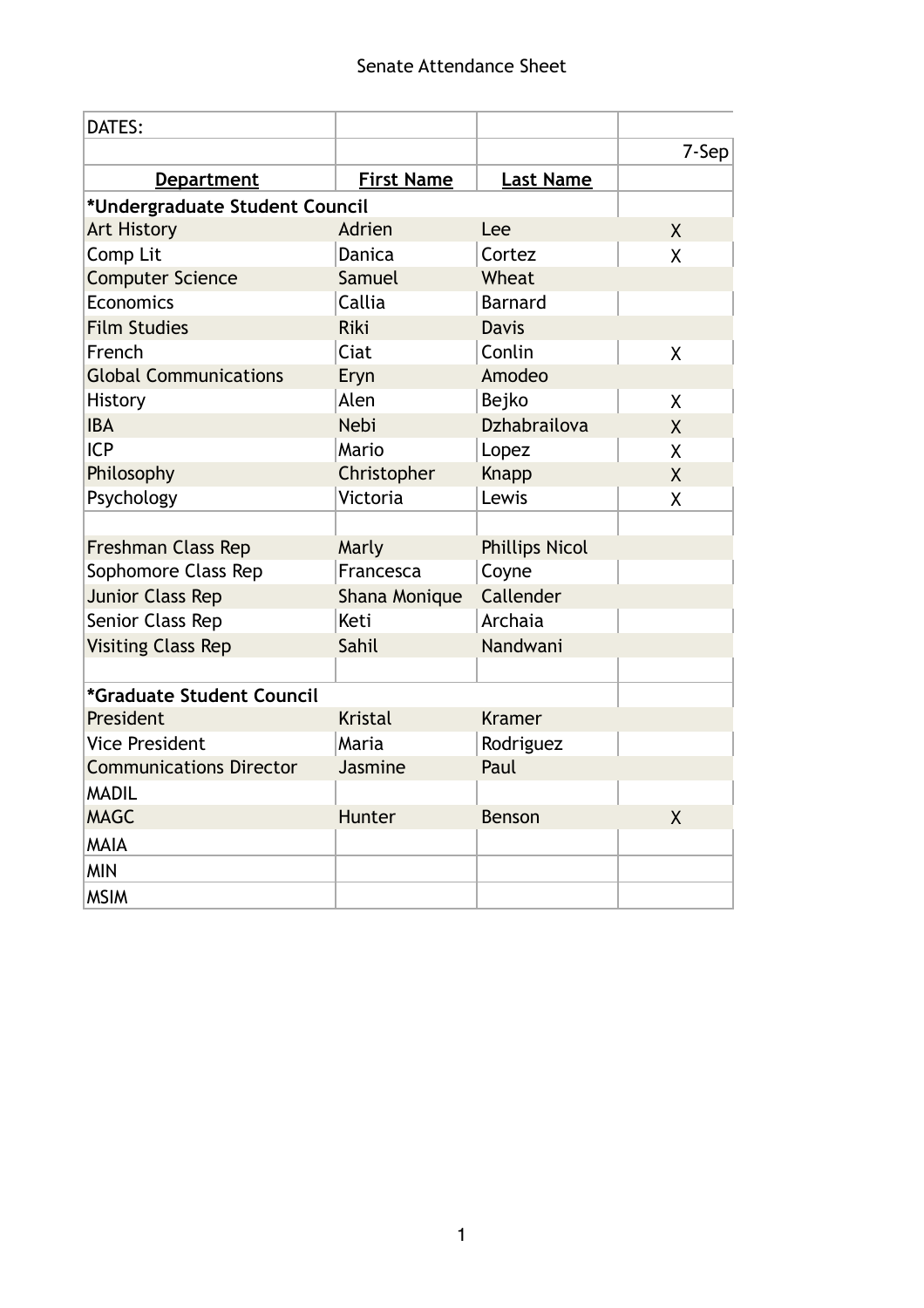# Senate Attendance Sheet

| September          |                    | October            |         |        |           |
|--------------------|--------------------|--------------------|---------|--------|-----------|
| 14-Sep             | 21-Sep             | 28-Sep             | $5-Oct$ | 12-Oct | $19$ -Oct |
|                    |                    |                    |         |        |           |
|                    |                    |                    |         |        |           |
| $\mathsf X$        | $\sf X$            | $\mathsf X$        |         |        |           |
| $\mathsf X$        | $\mathsf X$        | $\mathsf X$        |         |        |           |
|                    | $\mathsf X$        | $\mathsf X$        |         |        |           |
| $\pmb{\mathsf{X}}$ | $\sf X$            | $\mathsf X$        |         |        |           |
|                    | $\sf X$            | $\sf X$            |         |        |           |
| $\pmb{\mathsf{X}}$ | $\sf X$            | Late               |         |        |           |
| $\mathsf X$        | $\sf X$            | $\sf X$            |         |        |           |
|                    | $\mathsf X$        | $\pmb{\mathsf{X}}$ |         |        |           |
| $\sf X$            | $\sf X$            | $\mathsf{X}$       |         |        |           |
|                    | $\pmb{\mathsf{X}}$ | Late               |         |        |           |
| $\mathsf X$        | $\mathsf X$        | Late               |         |        |           |
| $\pmb{\mathsf{X}}$ | $\sf X$            | $\mathsf{X}% _{0}$ |         |        |           |
|                    |                    |                    |         |        |           |
|                    | $\sf X$            | Late               |         |        |           |
|                    | $\mathsf X$        | Absent             |         |        |           |
|                    | $\mathsf{X}$       | $\mathsf X$        |         |        |           |
| $\mathsf X$        | Late               | $\mathsf X$        |         |        |           |
|                    | $\mathsf{X}$       | $\sf X$            |         |        |           |
|                    |                    |                    |         |        |           |
|                    |                    |                    |         |        |           |
| $\mathsf X$        | $\sf X$            | $\sf X$            |         |        |           |
| $\mathsf X$        | $\mathsf X$        | $\mathsf X$        |         |        |           |
| $\mathsf X$        | $\mathsf X$        | $\mathsf{X}$       |         |        |           |
|                    |                    |                    |         |        |           |
| $\mathsf X$        | $\mathsf{X}$       | Absent             |         |        |           |
|                    |                    |                    |         |        |           |
|                    |                    |                    |         |        |           |
|                    |                    |                    |         |        |           |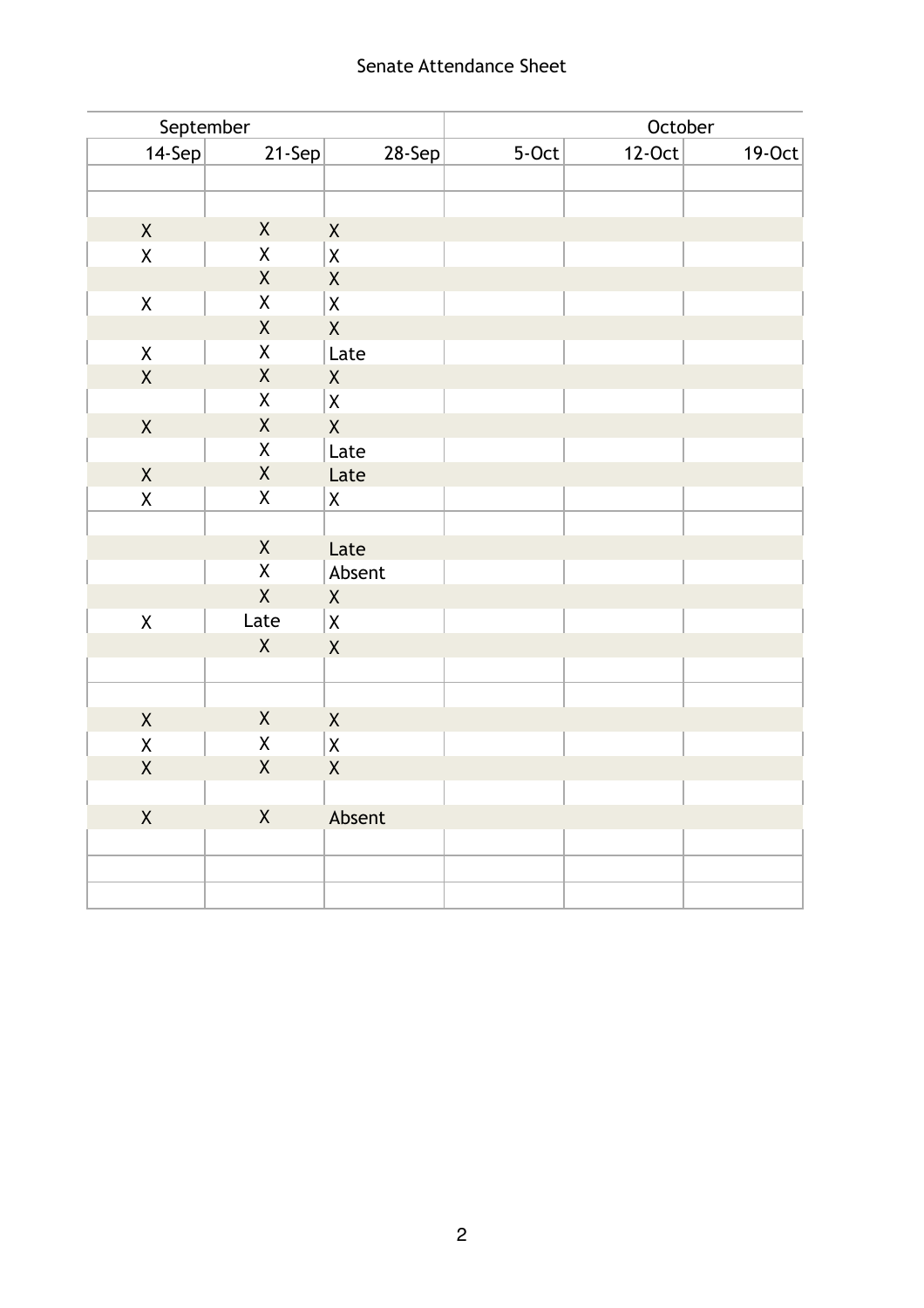# Senate Attendance Sheet

|        | November |       |        |        |           |
|--------|----------|-------|--------|--------|-----------|
| 26-Oct | $2-Jan$  | 9-Nov | 16-Nov | 23-Nov | $30$ -Nov |
|        |          |       |        |        |           |
|        |          |       |        |        |           |
|        |          |       |        |        |           |
|        |          |       |        |        |           |
|        |          |       |        |        |           |
|        |          |       |        |        |           |
|        |          |       |        |        |           |
|        |          |       |        |        |           |
|        |          |       |        |        |           |
|        |          |       |        |        |           |
|        |          |       |        |        |           |
|        |          |       |        |        |           |
|        |          |       |        |        |           |
|        |          |       |        |        |           |
|        |          |       |        |        |           |
|        |          |       |        |        |           |
|        |          |       |        |        |           |
|        |          |       |        |        |           |
|        |          |       |        |        |           |
|        |          |       |        |        |           |
|        |          |       |        |        |           |
|        |          |       |        |        |           |
|        |          |       |        |        |           |
|        |          |       |        |        |           |
|        |          |       |        |        |           |
|        |          |       |        |        |           |
|        |          |       |        |        |           |
|        |          |       |        |        |           |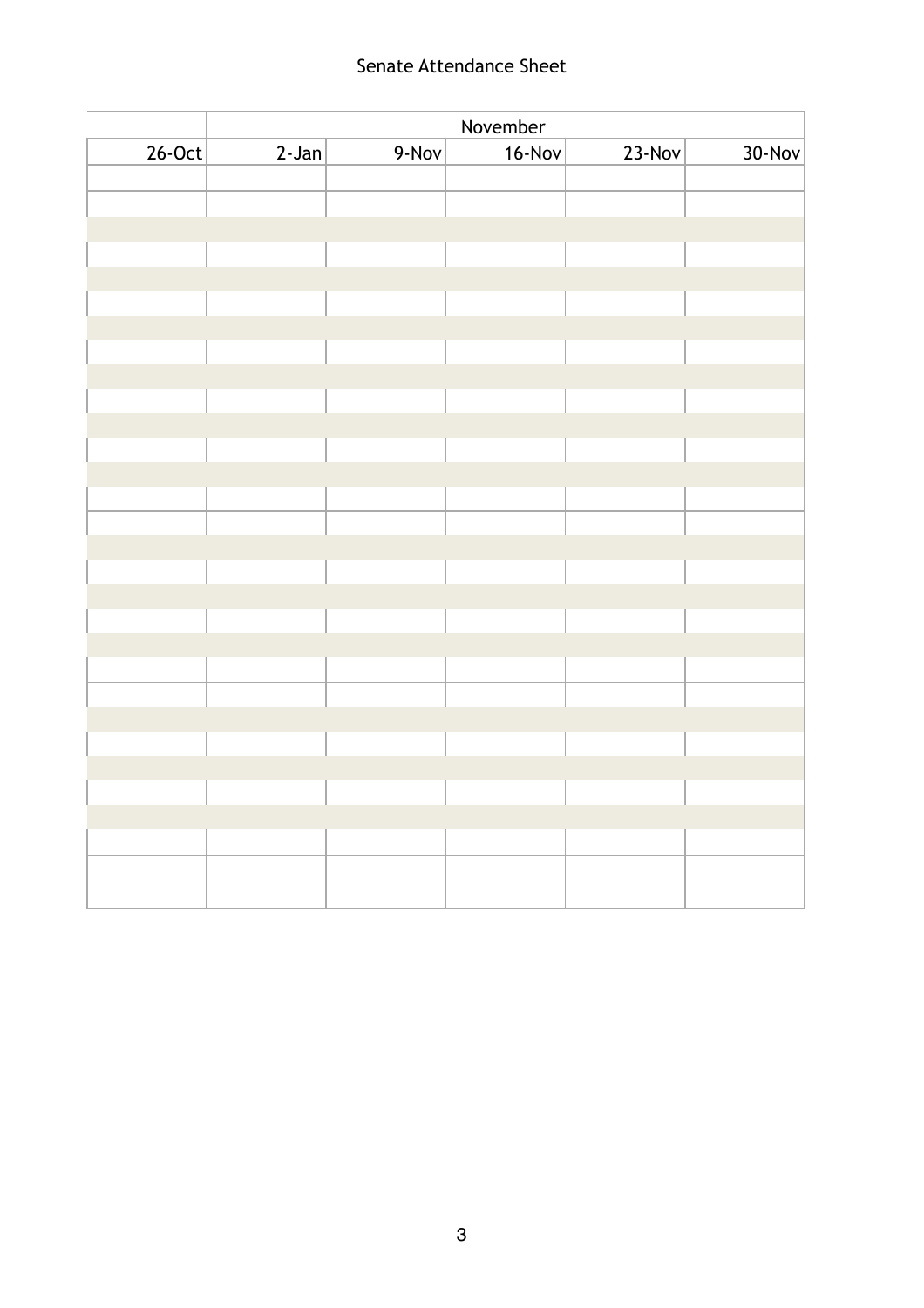### **September 28, 2016 SGA Senate Minutes**

Taken by USC Communications Director Jasmine Paul

### **12:10** - Attendance taken, Quorum met, Senate begins

• Celeste is not coming

# **12:13** - Talk from **Alumni Office**

- Amber Cooper-Jorez and Daniel Whitmoyer-Bush **alumni@aup.edu**
- Alumni cards access buildings, gym memberships, library access, job portal
- Mentor program for current students  $32+$  credits apply, paired, discover field
	- Business, NGO, Communications fields
	- Deadline closed but keeping applications open
	- Ask senators to spread information to students about program
	- Distinguished Alumni Speakers October 12 @ 18:30 Jörn Cloppenburg
	- Newsletters to Alumni for events students able to join email list

# **12:25** - Kristal announce GSC Communications Director for Hibaq - **Postpone vote**

- Procedure: Hibaq gives platform and Senate can vote her in
- She'll come in two weeks for vote

### **12:27 - ACC Presentation**

- No changes to clubs current clubs, established clubs without leaders
	- $\circ$  Remaining: 22,535.81€
- **Eryn Amodeo requests 66.05€** for White Mask Theatre reimbursement
	- Sept. 22 open house successful event
	- Reimbursement for food and drinks
		- Motion to allocate 66.05€
			- Motion passed and **budget approved** (16 Senators)

# **12:34 - Social Committee Presentation**

- Successful White Mask Theatre Open House
- Successful Karaoke Night and Bake Sale
- Archives and Perspectives of Holocaust Testimony last Monday
- Discussion with Eduard Louis completely full room
- Upcoming:
	- Voting Mailbox for U.S. Elections current
	- Tonight: Teaching with Visual History Archives
	- Thursday: Launch of fourth and final Letters of Samuel Beckett RSVP
	- $\circ$  Thursday @ 18:30 First Open Mic Night in Amex
	- Next Week Mon. Fri Argentinian Acrobatic performance at théâtre

# **12:39** - No news from Careers Committee - **New business and announcements**

# **● Questions for Celeste**

**○** "Why was there an increase in tuition?"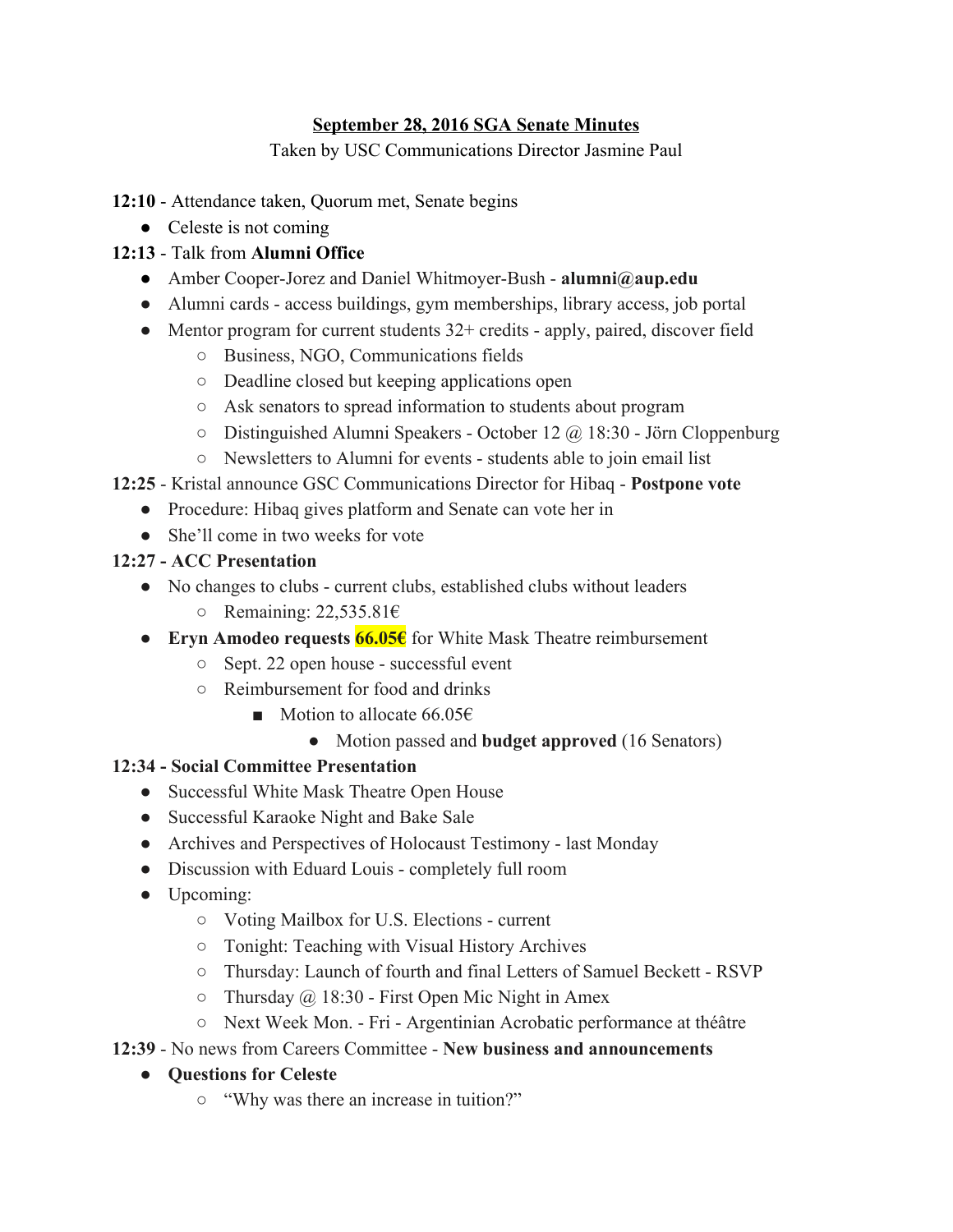- **○** Concern over budget cuts for SGA
- **○** Questions about extending library hours on weekends
	- Hourly constraints for employees
	- Schedules change for exam periods
	- Can we adjust and transfer building hours for the library's sake?
- **○** Why was the two week spring break changed?
- Where is the Mac lab in Grenelle? Maybe not for Celeste
- Concern about music room when will it be opened?
- Placing a nap room on campus from Freshman class
- Comforts of Home issues where is money? Transparency
- Concern about Celeste's postponing of meetings
- **● Kevin Fore's suggestion: Break down questions and form committees**
	- Go to e.g. Housing, IT, go deeper then ask to Celeste
- Contacted Department Heads:
	- Adrien Spoke about events, incorporation of arts
	- Chris Dept. Head on break
	- Ciat 4 or 5 events on schedule
	- Victoria
	- Alen Prof. Sawyer planning two events
	- Callia Inactive Economics apartment Open for event proposal, need for energy
	- Rikki Open house on Oct. 27
	- Mario In touch with Ekovich and Gardner planning ambassador visits

### 13:05 - Wrap up - **Senate Adjourned**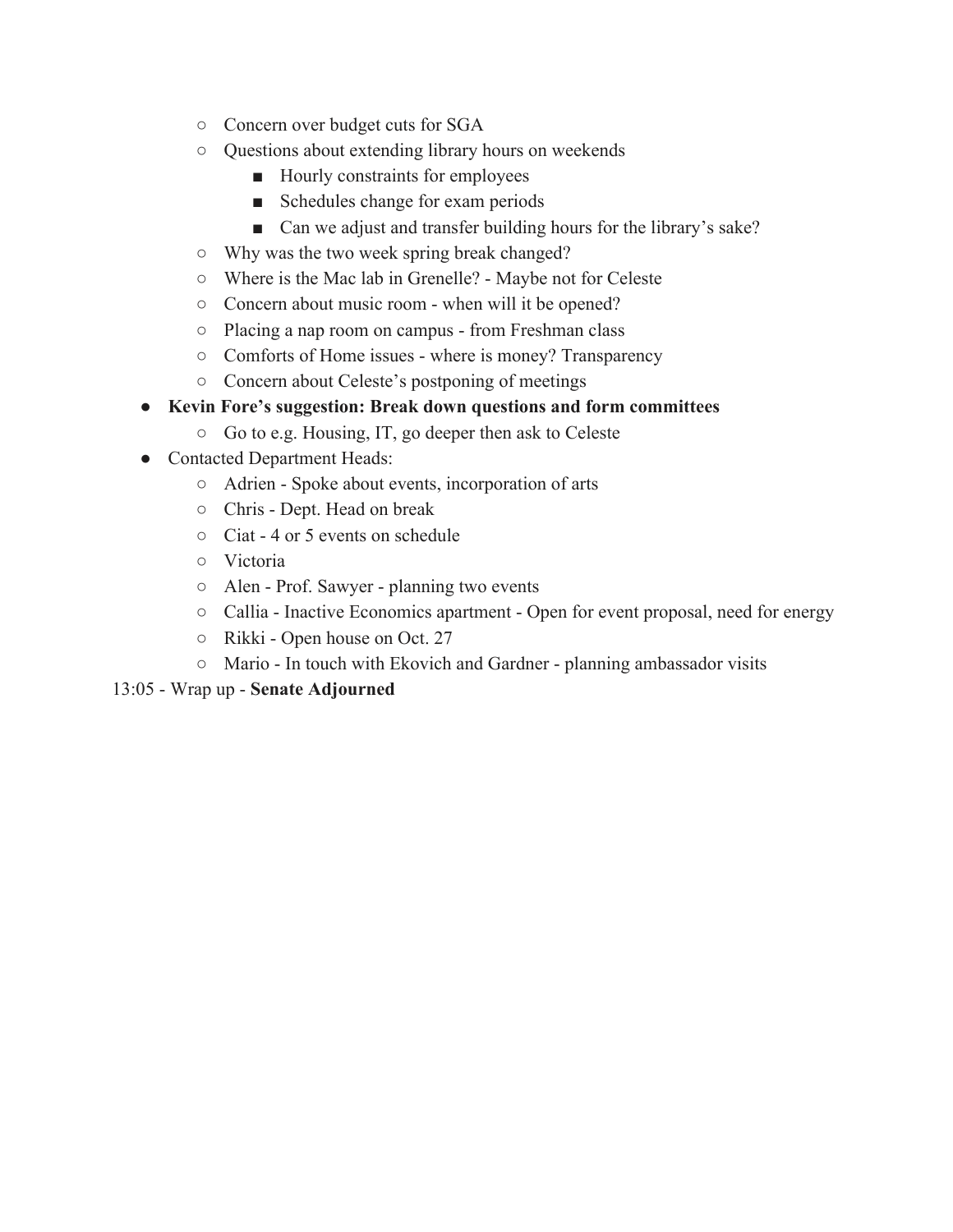byennem Teleck C

Jasmine Paul, USC Communications Director

mayora

Petra Kroupova, SGA Treasurer

Maria Rodrigtya, USC Vige President

Verified

Senate Session: Wednesday 28<sup>th</sup> September 2016



SGA

| On behalf of<br>urpose<br>luestec<br>t allocate |  |  |
|-------------------------------------------------|--|--|
|                                                 |  |  |
|                                                 |  |  |
|                                                 |  |  |
|                                                 |  |  |

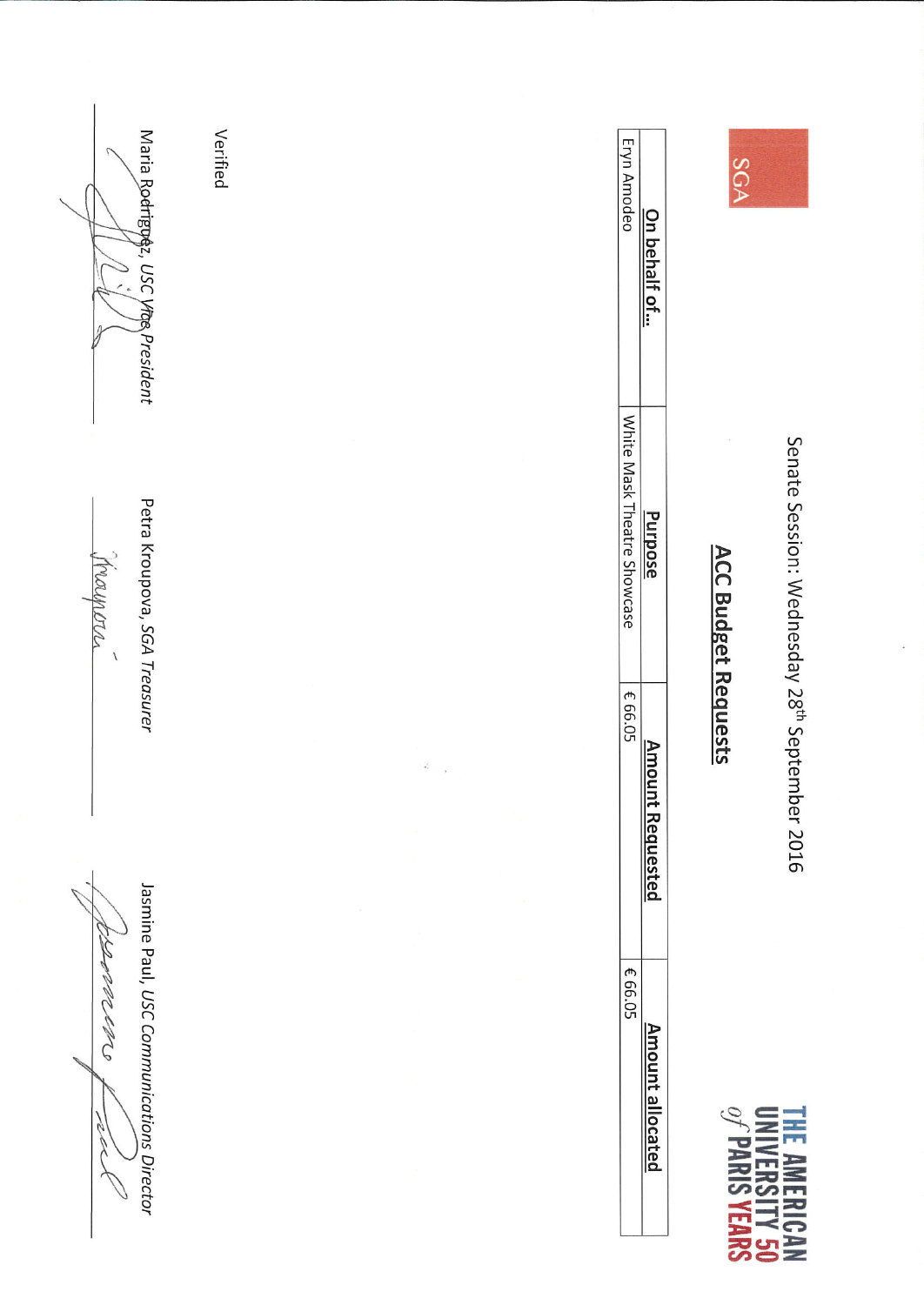### **ACC Budget Request**





Name Amodeo, Eryn **Student ID** 

a92192

#### Club, Department or Organization You Represent

**White Mask Theater** 

#### **Project Summary**

White Mask Theater will be presenting a Showcase of their members' talents. This event will showcase original student work and include many performance art pieces that demonstrate the array of White Mask's actors' talent as well as creative student writing potential. The performances vary from poetry, monologues, one act performances, to absurdist theater pieces. White Mask Theater is hoping to create more of a name for itself at AUP and attract new members.

### Explain How Your Project Will Benefit the AUP Community

This project will benefit the AUP community as it will provide an opportunity for students to appreciate their colleague's work. By presenting AUP student's own writing, directing, and acting skills we are hoping to create a supportive atmosphere that allows for a fun-filled community event of performance art's appreciation. The set for the showcase is decided and only members of the club will perform, however students that get interested during the event, can sign up for the club and perform at other events.

#### **How Will Funds Be Used**

### Refreshments

#### If Your Project Involves an Event, Please Provide Details

The event will be held on Thursday, September 22 at 19:30 in C-102. It will be open to the whole student body as the White Mask Theater's "Showcase".

#### **Total Amount Requested in Euros**

#### 66.05€

#### Please Provide a Full Budget Breakdown Here

| Item         | <b>Details</b> | Cost   |  |
|--------------|----------------|--------|--|
| Wine         |                | 32.43€ |  |
| Food         | Cheese, chips, | 33.62€ |  |
| <b>Total</b> |                | 66.05€ |  |